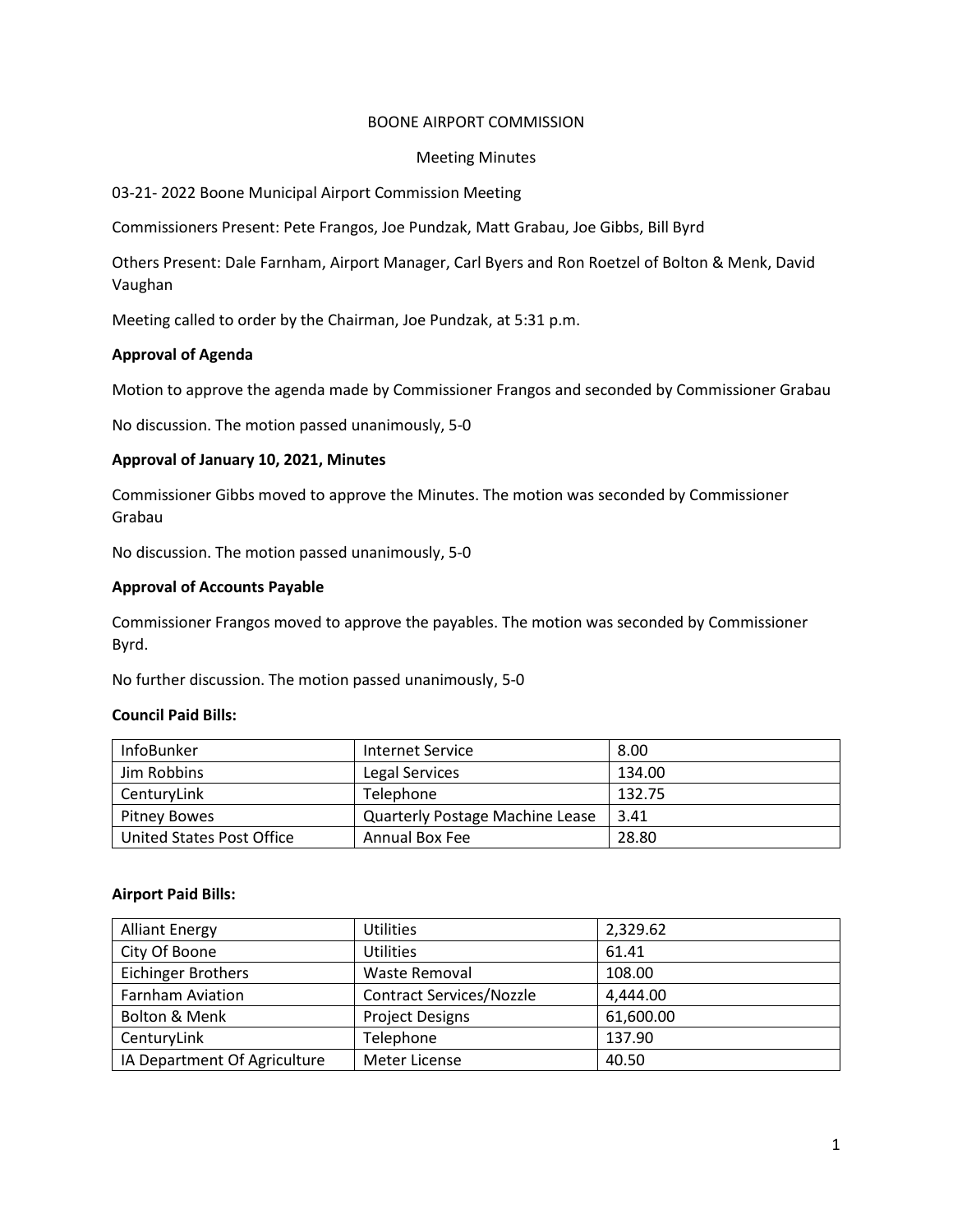# **Engineering Report**

Considerable discussion was held regarding existing grant resources and the funding required for current and future needs of the Airport for continued operations. The representatives from Bolton & Menk participated with their recommendations for the Commission's consideration. It is apparent that even with the projected grant revenue, the Airport's existing CIP may prove to be impactable and that a new multi-year financial resource allocation strategy is necessary.

The following projects were discussed:

- Replacement of underground fuel farm with an above ground facility.
- Taxiway/pavement Rehab
- New T-Hangars
- New Box Hangars
- Taxiway/Hangar Aprons
- Resurface Driveway
- HVLS Fan for Large Hangar
- IR Heaters for Large Hangar
- LED lights for Taxiway and Runways
- Sod Runway Improvements
- Snow Removal Equipment & Storage Facility
- Exterior Painting of Terminal
- Enhanced Security System

The Commission instructed Bolton & Menk to prepare a written recommendation detailing both the projected cost(s) for the priority projects and the recommended timetable for completion of those projects discussed and identified by the Commission.

No Commission Action.

# **Airport Manager's Report**

- Serviced runway lights.
- Exterior lighting installed on building by Brown Electric. Additional pole and lights to be installed near flagpole have been ordered.
- Underground fuel tank inspection by PMMIC. Passed inspection.
- Tank inspection and pump metering inspection by IDALS. Required new nozzle for 100LL pump. Nozzle was installed.
- Currently have 40 names on the hangar "wait" list three calls this month.

# **FBO Report**

# **Flight Instruction**

Dual instruction given: Dale – 20 lessons for 30.6 hrs; Lucas 4 lesson for 5.0 hours Ground instruction given: Dale – 3.0 hours; Lucas – 2.5 hours Introductory flights: Champ – 0; Cherokee – 0 Flight Review: Dale – 0; Lucas -- 0 Private pilot students: Dale – 17; Lucas -- 1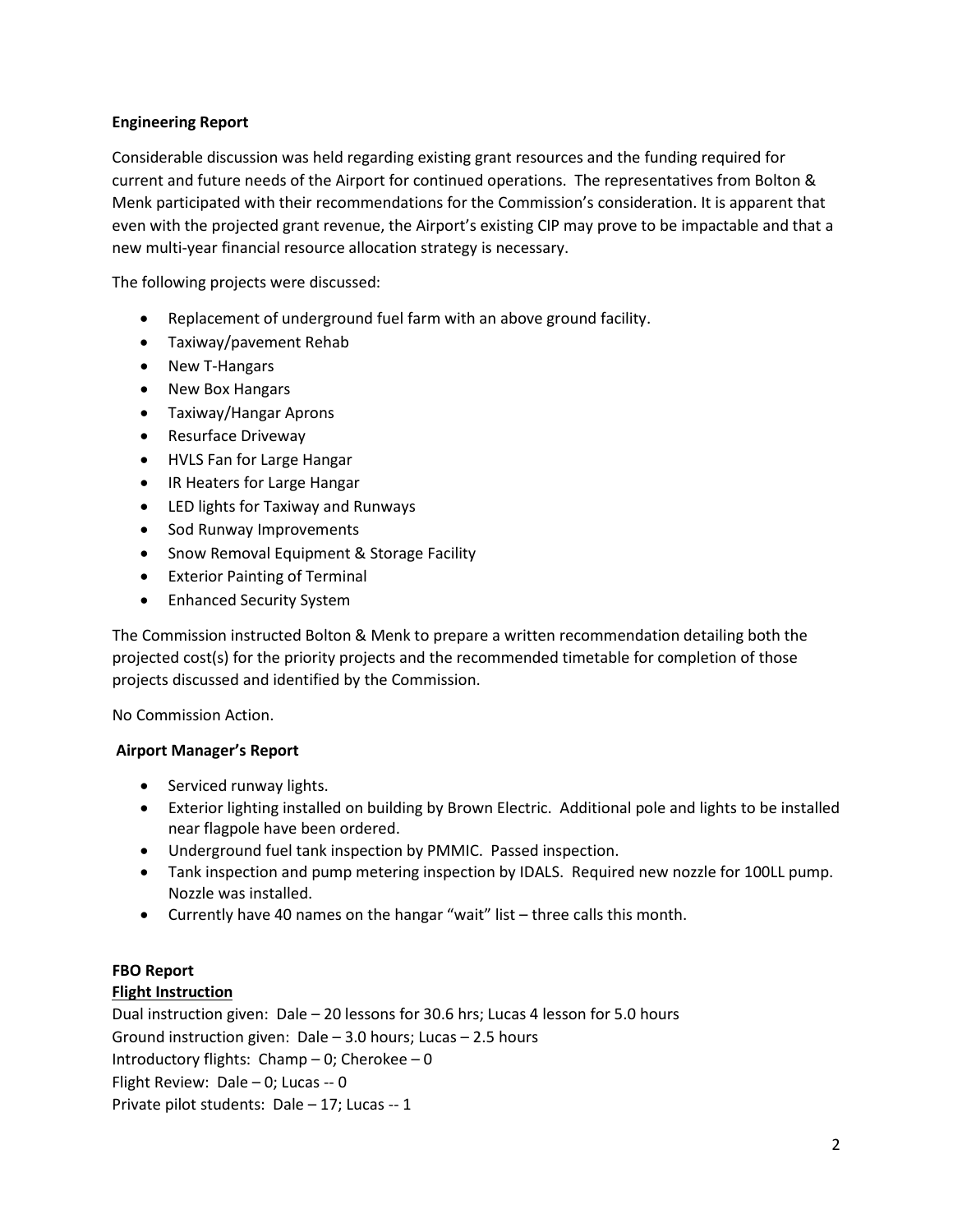Private Pilot students completed: Dale – 0 Sport Pilot students: Dale – 2 Tailwheel students: Dale – 4 Tailwheel endorsements: Dale -- 1 Commercial students: Dale – 1 IFR students: Dale – 2 IFR students completed: Dale -- 0 Recurrent training: 8 CFI students: Dale – 0 CFII students: Dale -- 0 First solo: Dale – 0 Instrument Proficiency Check: Dale – 0 Private Pilot Ground School Students: Dale – 0 High performance endorsement: Dale – 0 Complex endorsement: Dale -- 0

# **Aircraft Rental**

Cherokee 1046X rental: 14.0hours Cherokee 55445 rental: 1.5 hours Champ rental: 0 hours Bellanca Citabria rental: 27.4 hours

# **Fuel Sales**

100LL: 587.2 gallons Auto Blend: 17.4 gallons JetA: 0 gallons

# **Shop**

49.3 hours billed 2 annual inspections completed 1 pre-buy inspection 0 100-hour inspection 0 condition inspection completed

# **Approve Craig Davidson Hangar Lease Agreement for Hangar 17**

Commissioner Gibbs motioned to approve the lease agreement. Commissioner Frangos seconded the motion.

No discussion. The motion passed unanimously, 5-0

### **Approve David Anderson Hangar Lease Agreement for Hangar 13**

Commissioner Gibbs motioned to approve the lease agreement. Commissioner Frangos seconded the motion.

No discussion. The motion passed unanimously, 5-0

### **Authorize the Acceptance of FY 2022 Iowa DOT Grant to Construct Two Box Hangars**